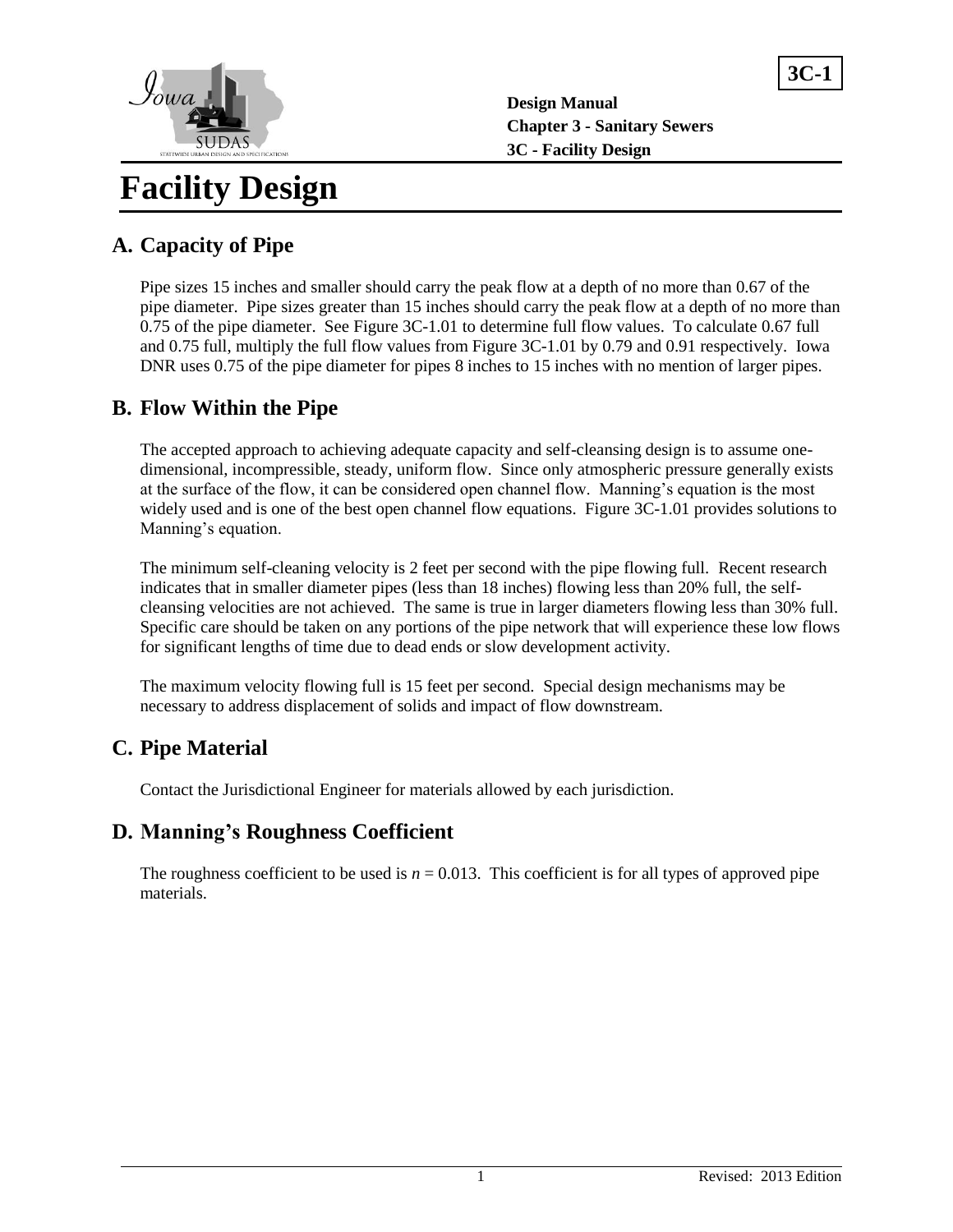## **E. Minimum Grade**

See Table 3C-1.01 below for the minimum slopes for each pipe diameter. Minimum grade on sanitary sewer service stubs should be 1/8 inch per foot.

| <b>Pipe Size</b><br>(inches) | <b>Minimum Slope</b><br>$({\rm ft}/100{\rm ft})$ |
|------------------------------|--------------------------------------------------|
| 8                            | 0.40                                             |
| 10                           | 0.28                                             |
| 12                           | 0.22                                             |
| 15                           | 0.15                                             |
| 18                           | 0.12                                             |
| 21                           | 0.10                                             |
| 24                           | 0.08                                             |
| 27                           | 0.067                                            |
| 30                           | 0.058                                            |
| 36                           | 0.046                                            |

**Table 3C-1.01:** Minimum Slope

# **F. Size of Sewer Pipe**

Gravity public sanitary sewers should not be less than 8 inches in diameter. Minimum size of building sanitary sewer stub should be 4 inches in diameter for residential and 6 inches in diameter for commercial. The size will increase based on the proposed number of fixtures that the sewer stub serves.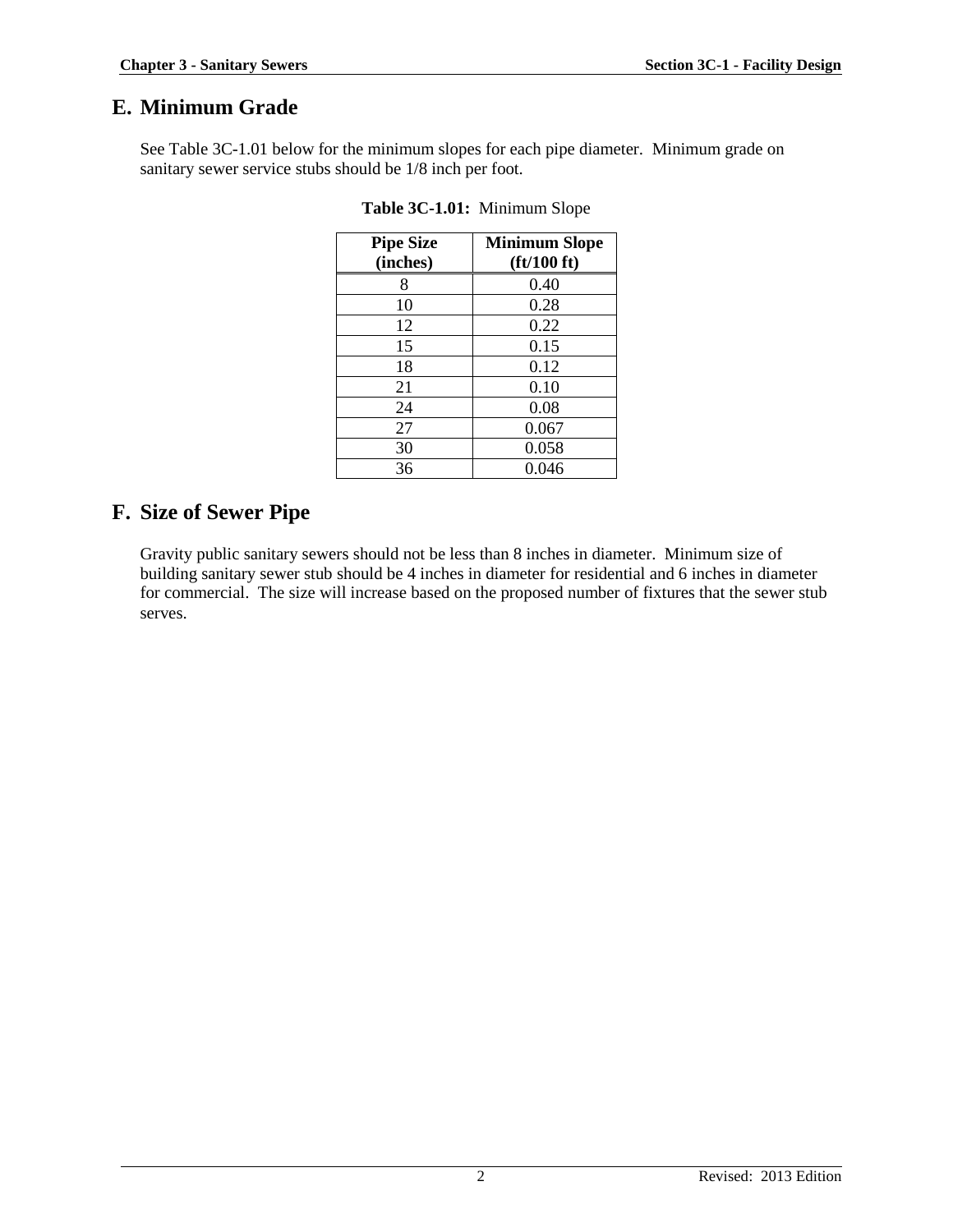

**Figure 3C-1.01:** Flow for Circular Pipe Flowing Full (Based on Manning's Equation n=0.013)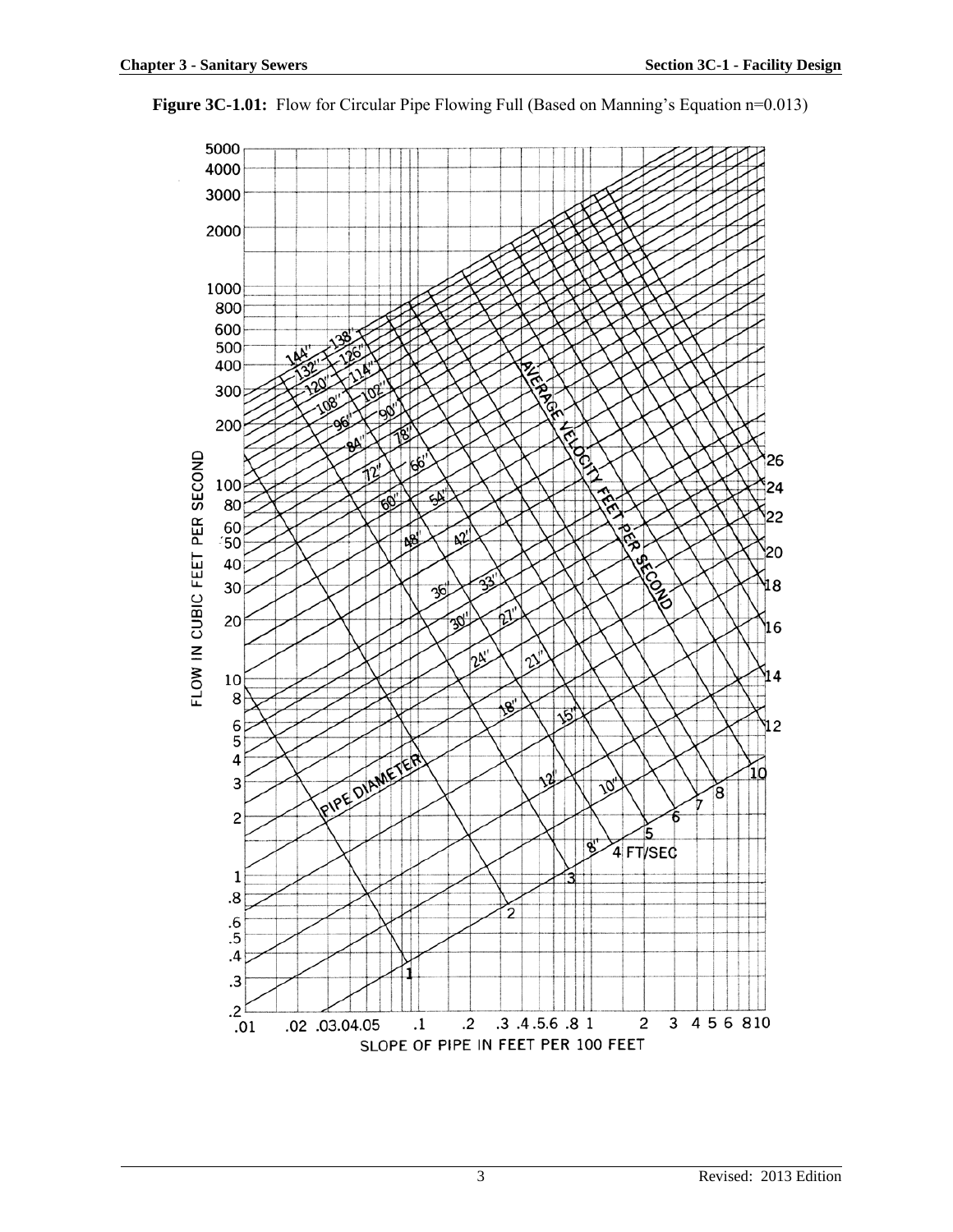### **G. Crossings and Clearances**

- **1. Storm Sewers:** Sanitary sewer crossings of storm sewers should have no less than 6 inches of clearance. Special structural support will be required if there is less than 18 inches clearance. The minimum horizontal clearance should be 5 feet. Clearance refers to the distance from the outside of the sanitary sewer pipe to the outside of the storm sewer pipe.
- **2. Protection of Water Supplies:** (from Iowa DNR's Iowa Wastewater Facilities Design Standards, Chapter 12, Section 12.5.8)
	- **a. Wells:** Do not lay sewers constructed of standard sewer materials within 75 feet of a public well or 50 feet of a private well. Sewers constructed of water main materials may be laid within 75 feet of a public well and within 50 feet of a private well but no closer than 25 feet to either.
	- **b. Horizontal Separation of Gravity Sanitary and Combined Sewers from Water Mains:** Separate sanitary and combined sewers and water mains by at least 10 feet measured edge to edge unless it is impossible to do so. When not possible to maintain a 10 feet horizontal separation, maintain a minimum separation of 3 feet and utilize one of the following within 10 feet measured edge to edge:
		- 1) the top of a sewer main is at least 18 inches below the bottom of the water main, and
		- 2) the sewer is placed in a separate trench or in the same trench on a bench of undisturbed earth at a minimum horizontal separation of 3 feet from the water main.

When it is impossible to obtain the required horizontal clearance of 3 feet and a vertical clearance of 18 inches between sewers and water mains, construct the sewers of water main materials meeting both a minimum pressure rating of 150 psi and the requirements of [SUDAS Specifications Section 5010, 2.01](https://intrans.iastate.edu/app/uploads/sites/15/2020/02/5010.pdf#page=5) or enclose the water main in a watertight casing pipe with an evenly spaced annular gap and watertight end seals. However, provide a linear separation of at least 2 feet.

- **c. Horizontal Separation of Water Mains from Sanitary and Combined Sewer Manholes:** Ensure water pipes do not pass through or come in contact with any part of a sanitary or combined sewer manhole. Maintain a minimum horizontal separation of 3 feet.
- **d. Separation of Sanitary Sewer Force Mains from Water Mains:** Separate sanitary sewer force mains and water mains by a horizontal distance of at least 10 feet unless:
	- 1) the force main is constructed of water main materials meeting a minimum pressure rating of 150 psi and the requirements of [SUDAS Specifications Section 5010, 2.01](https://intrans.iastate.edu/app/uploads/sites/15/2020/02/5010.pdf#page=5) and
	- 2) the sewer force main is laid at least 4 linear feet from the water main.
- **e. Separation of Sanitary Sewers and Water Main Crossovers:** Vertically separate sanitary sewers crossing under any water main by at least 18 inches when measured from the top of the sewer to the bottom of the water main. If physical conditions prohibit the separation, do not place the sewer closer than 6 inches below a water main or 18 inches above a water main. Maintain the maximum feasible separation distance in all cases.

When the sanitary sewer crosses over or is less than 18 inches below a water main utilize one of the following within 10 feet measured edge-to-edge horizontally, centered on the crossing: locate one full length of sewer pipe of water main material so both joints are as far as possible from the water main. Ensure the sewer and water pipes are adequately supported and have watertight joints. Use a low permeability soil for backfill material within 10 feet of the point of crossing.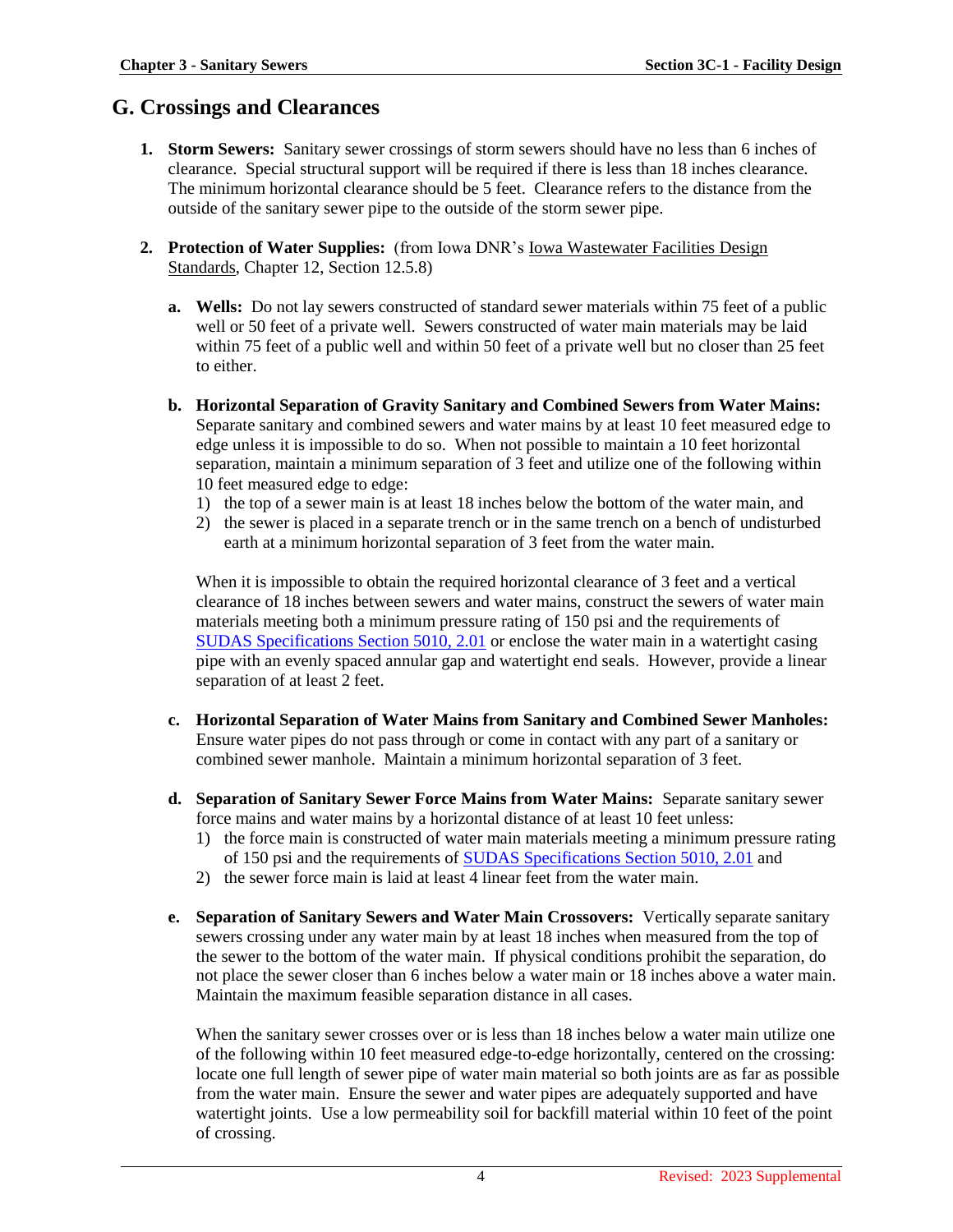- 1) Construct sanitary sewer pipe of water main material.
- 2) Enclose the water main in a watertight casing pipe with an evenly spaced annular gap and watertight end seals.
- **f. Exceptions:** Should physical conditions exist such that exceptions to b through e above are necessary, the design engineer must detail how the sewer and water main are to be engineered to provide protection equal to that required by these sections.
- **3. Sewer Crossing Under a Waterway:** (from Iowa DNR's Iowa Wastewater Facilities Design Standards, Chapter 12, Section 12.5.11)

The top of all sewers entering or crossing streams shall be at a depth below the natural bottom of the stream bed sufficient to protect the line. One foot of cover over the top of the line is required where the sewer is located in rock or cased and three feet of cover is required in other material. In major streams, more than the three feet of cover may be required.

In paved channels, the top of the sewer line should be placed below the bottom of the channel pavement. Sewer outfalls, headwalls, manholes, gate boxes, or other structures shall be so located that they do not interfere with the free discharge of flood flows of the stream. Sewers located along streams shall be located outside of the stream bed.

Sewers entering or crossing streams shall be constructed of cast or ductile pipe with mechanical joints or shall be so otherwise constructed that they will remain water tight and free from changes in alignment or grade. Sewer systems shall be designed to minimize the number of stream crossings. The stream crossings shall be designed to cross the stream as nearly perpendicular to the stream flow as possible. Construction methods that will minimize siltation shall be employed. Material used to backfill the trench shall be stone, coarse aggregate, washed gravel, or other materials which will not cause siltation. Upon completion of construction, the stream shall be returned as near as possible to its original condition. The stream banks shall be seeded and planted, or other methods employed to prevent erosion. The design engineer shall include in the project specifications the method or methods to be employed in the construction of sewers in or near streams to provide adequate control of siltation.

**4. Aerial Crossings:** (from Iowa DNR's Iowa Wastewater Facilities Design Standards, Chapter 12, Section 12.5.12)

Support shall be provided at all joints in pipes utilized for aerial crossings. The supports shall be designed to prevent overturning and settlement.

Precautions against freezing, such as insulation and increased slope, shall be provided. Expansion jointing shall be provided between above-ground and below-ground sewers.

For aerial stream crossings the impact of flood waters and debris shall be considered. The bottom of the pipe should be placed no lower than the elevation of the 50-year flood.

**5. Drainage Courses:** Consideration should be given to providing additional depth below the streambed or erosion protection in the case of potentially erodable drainage courses.

### **H. Depth of Sewer**

Gravity sewers should be deep enough to serve basements, assuming a 2% grade plus adequate allowance for pipe fittings on house sewers (absolute minimum of 1%). They should have a minimum depth to the top of pipe of 8 feet unless the sewer can serve existing basements at a lesser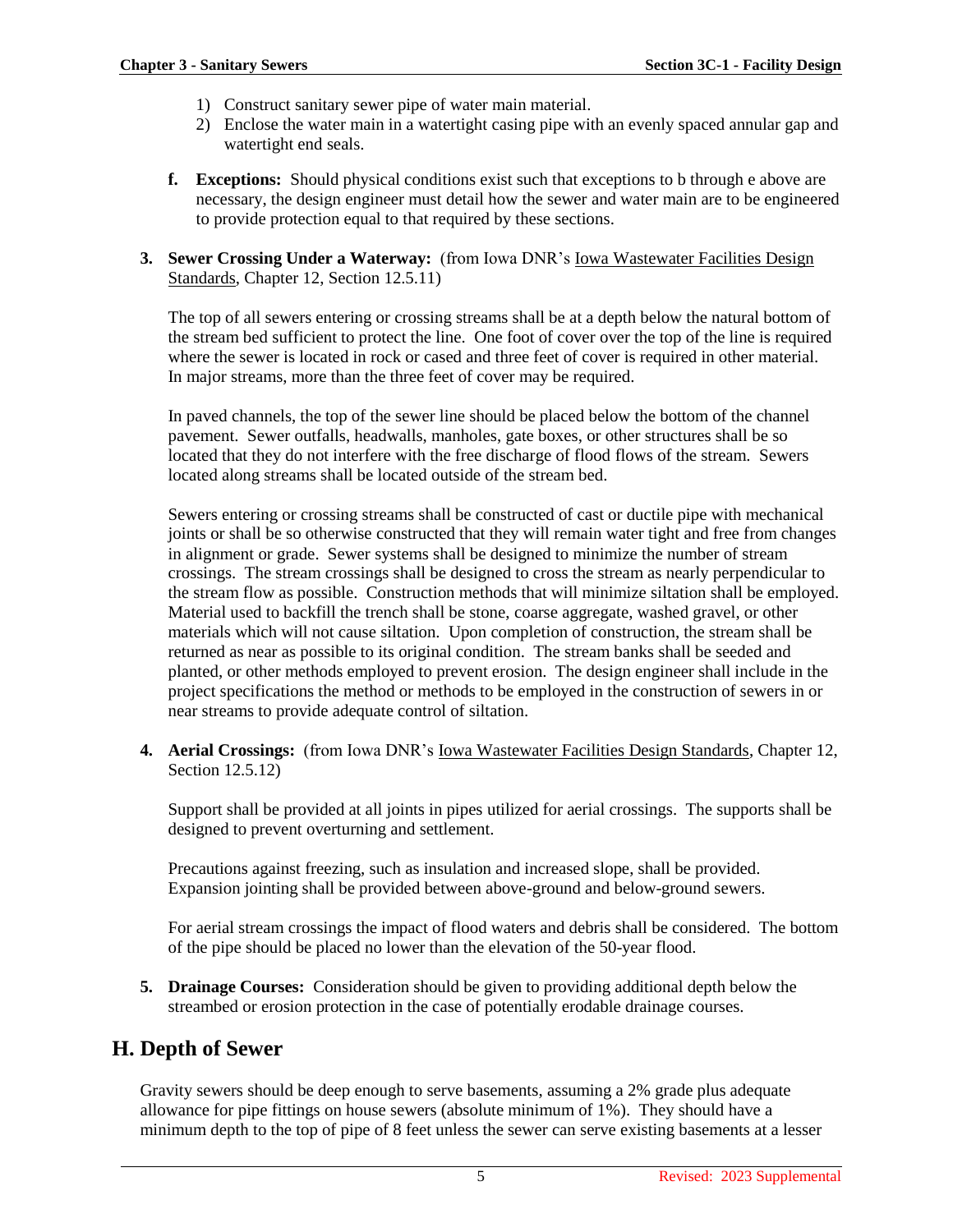depth. For those structures with no basements or when a high ground water table is encountered, depths less than 8 feet may be allowed. In either case, the sewer should be well below the frost line at all points and lower than any water lines placed in the same street. Insulation should be provided for sewers that cannot be placed at a depth sufficient to prevent freezing. For sewers greater than 12 feet deep as measured at the building line, provide risers on service stubs. Maximum depth of sewer should not exceed depth recommended by the pipe manufacturer.

# **I. Location of Sanitary Sewers**

#### **1. Sanitary Sewers in Street Right-of-way:**

- a. Sanitary sewers parallel to the right of way may be placed in the center of the street or behind the back of curb. Contact Jurisdiction for allowable location.
- b. Sanitary sewers perpendicular to the street should follow Iowa DNR clearance requirements between storm sewer, water mains, and other utilities.

#### **2. Sanitary Sewers Outside of Street Right-of-way:**

- a. Sanitary sewers will be placed in a sanitary sewer public easement. Public sanitary sewer easements should have a minimum total width of 20 feet or two times the depth of the sewer, whichever is greater, with the sanitary sewer centered in the easement. Additional width may be required by the Jurisdictional Engineer to insure proper access for maintenance equipment.
- b. Provisions must be made to provide public access to the sanitary sewer easements from public streets.

## **J. Alignment of Sewers**

Sewers less than 24 inches in diameter should be straight between manholes. Curvilinear alignment may be allowed in sewers 24 inches and greater but must start and end at manholes. Minimum grades must be increased to provide average full flow velocities equivalent to sewers with straight alignment. Submittal of the curvilinear alignment design to the Iowa DNR is required.

# **K. Sewer Linings for Ductile Iron Pipe**

If ductile iron pipe is used for sanitary sewer pipe material, the pipe must be lined for sulfate protection. Allowable linings include calcium aluminate cement, polyethylene, ceramic epoxy, or coal tar epoxy.

## **L. Manholes**

- **1. Access to Manholes:** Manholes in street right of way must be located in areas which allow direct access by maintenance vehicles. Areas outside the street right of way should be subject to the approval of the Jurisdictional Engineer.
- **2. Standard Manhole:** The minimum size for a manhole is 48 inches in diameter. Most Jurisdictions require eccentric manholes with the manhole opening over the centerline of the pipe or on an offset not to exceed 12 inches. The remaining Jurisdictions allow for concentric manholes. Check with Jurisdictional Engineer regarding use of eccentric and concentric manholes and built-in steps.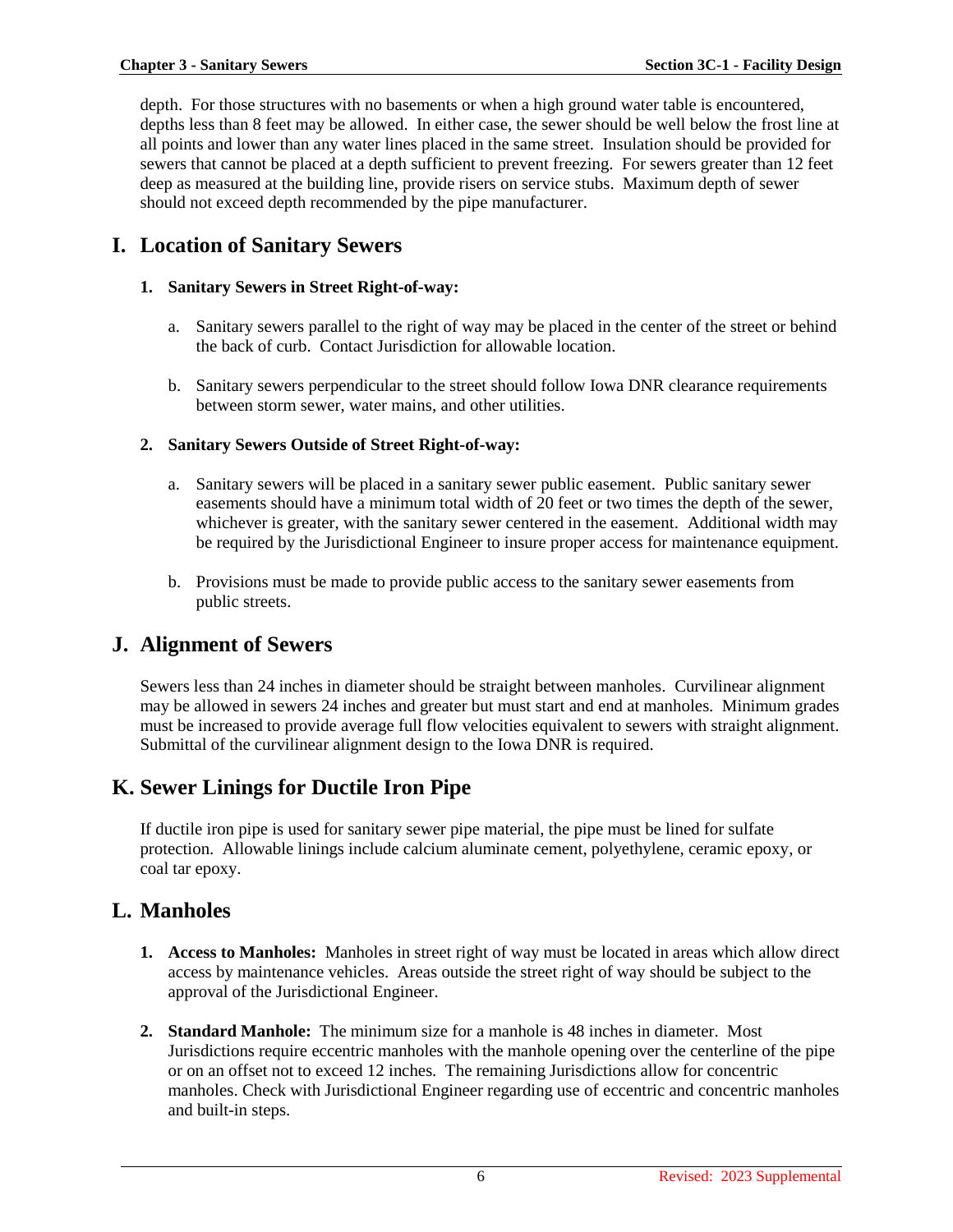**3. Special Manholes:** For square or rectangular manholes, the manhole openings should be over the centerline of the pipes or on an offset not to exceed 12 inches. The distance from the centerline of the manhole opening to the face of the inside manhole wall should not exceed 30 inches to better facilitate video inspection and maintenance equipment. This may require more than one manhole opening.

#### **4. Manhole Locations:**

- a. Manholes should be installed:
	- 1) at the end of each sewer line
	- 2) at all changes in pipe size, grade or alignment, and at bends
	- 3) at all sewer pipe intersections
	- 4) at intervals not exceeding 400 feet for sewers 24 inches or less or at intervals not exceeding 500 feet when adequate cleaning equipment is available. Spacing of manholes over 500 feet may be permitted in sewers larger than 24 inches if the owner has adequate cleaning equipment.
- b. Cleanouts may be substituted, with Jurisdictional approval, for mains shorter than 150 feet.

#### **5. Manhole Drop:**

- a. Change in alignment 0 to 45 degrees none.
- b. Change in alignment across manhole greater than 45 degrees 0.10 feet (minimum), 0.30 feet (preferred).
- **6. Dissimilar Pipe Sizes:** Change in pipe size match eight-tenths full points.
- **7. Maximum Manhole Drop:** A drop connection is required when the invert to invert drop is greater than 2 feet, except when the eight-tenths points match exceeds 2 feet.
- **8. Manhole Frames and Covers:** Bolt-down covers are required on manholes subject to inundation such as in flood plains, detention areas, and storm water easement areas subject to "major storms." Minimum access diameter of 27 inches is required.
- **9. Manhole Coatings:** Exterior waterproof coating (bituminous) is not required unless specified by the Jurisdiction. Interior coatings should be required if sulfate protection is necessary. Drop sections should be coated along with the manhole to protect against sulfate.
- **10. Manhole Sizes:** When utilizing circular precast manholes, it is necessary to determine the diameter required to maintain the structural integrity of the manhole. As a general rule, a minimum concrete leg of 6 inches should remain between the manhole blockouts for adjacent pipes. Determining the required manhole diameter to provide this minimum distance may be done as follows:
	- a. Determine the diameters of, and the angle between, the two pipes in question. If more than two pipes connect at the manhole, the adjacent pipes with the critical configuration (i.e. smallest angle and largest pipes) should be selected. If the critical configuration is not apparent, calculations may be required for all adjacent pipes.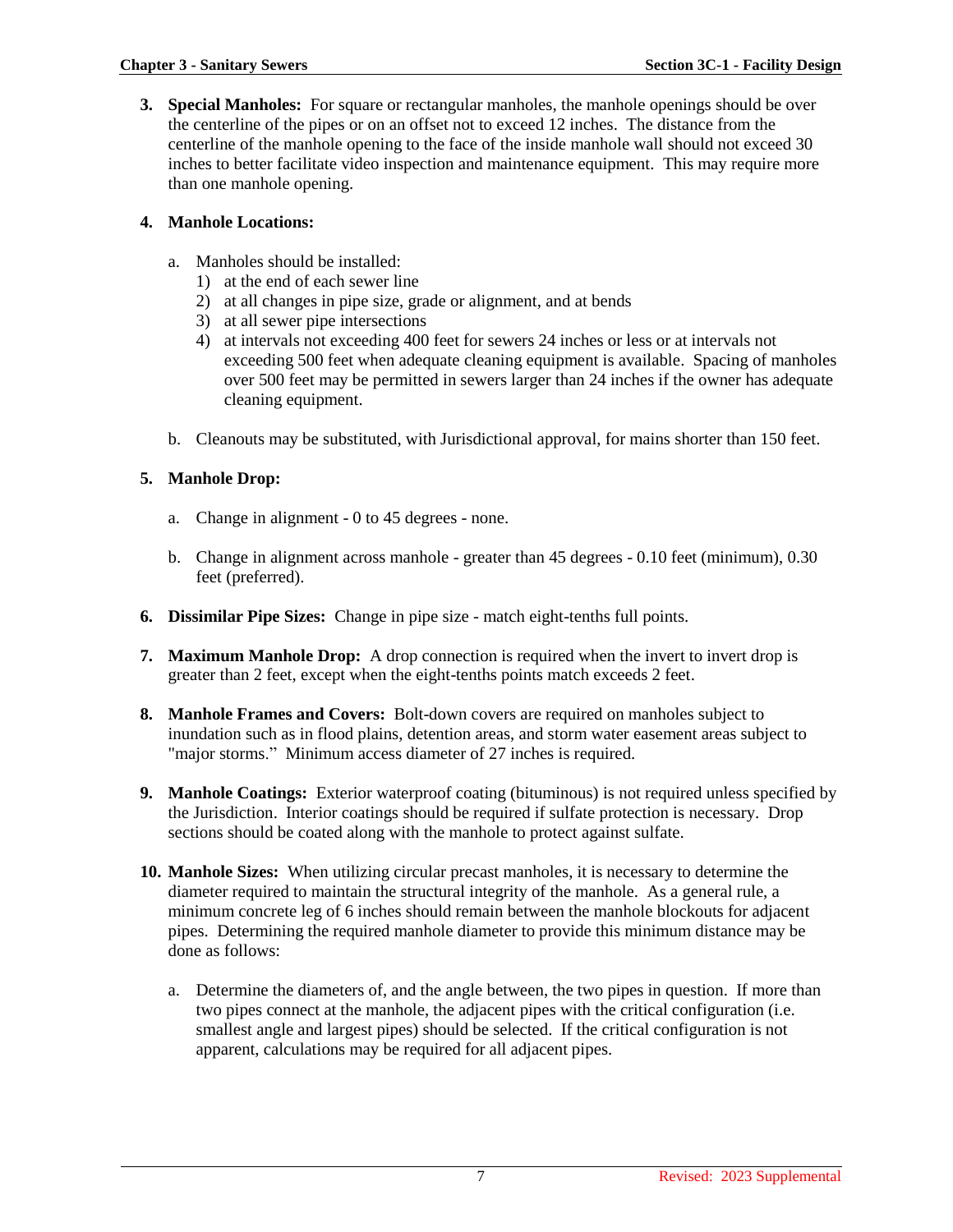

b. Determine the blockout diameter. The blockout is the opening provided in the manhole for the pipe. Blockout dimensions are based on the outside diameter of the pipe, plus an additional distance to accommodate the integrally cast gasket for sanitary sewer pipe. For storm sewer, a circular or doghouse type opening is provided with additional clearance to allow for the insertion of the pipe and sufficient space to accommodate placement of concrete grout in the opening. Typical blockout dimensions for various pipe sizes and materials are given in Table 3C-1.02.

|                                | <b>Manhole Blockout (inches)</b> |                                |     |            |  |
|--------------------------------|----------------------------------|--------------------------------|-----|------------|--|
| <b>Pipe</b><br><b>Diameter</b> | RCP                              |                                |     |            |  |
| (inches)                       | <b>Sanitary</b><br>(gasketed)    | <b>Storm</b><br>(non-gasketed) | PVC | <b>DIP</b> |  |
| 8                              | N/A                              | N/A                            | 12  | 12         |  |
| 10                             | N/A                              | N/A                            | 14  | 14         |  |
| 12                             | 24                               | 21                             | 16  | 16         |  |
| 14                             | N/A                              | N/A                            | 16  | 18         |  |
| 15                             | 26                               | 24                             | 19  | N/A        |  |
| 16                             | N/A                              | N/A                            | N/A | 20         |  |
| 18                             | 30                               | 28                             | 22  | 23         |  |
| 20                             | N/A                              | N/A                            | N/A | 24         |  |
| 21                             | 35                               | 31                             | 25  | N/A        |  |
| 24                             | 38                               | 35                             | 28  | 29         |  |
| 27                             | 42                               | 38                             | 31  | N/A        |  |
| 30                             | 44                               | 42                             | 35  | 36         |  |
| 33                             | 47                               | 47                             | N/A | N/A        |  |
| 36                             | 52                               | 48                             | 42  | 41         |  |
| 42                             | 59                               | 57                             | N/A | N/A        |  |
| 48                             | 66                               | 64                             | N/A | N/A        |  |
| 54                             | 72                               | 71                             | N/A | N/A        |  |
| 60                             | 79                               | 78                             | N/A | N/A        |  |

| <b>Table 3C-1.02:</b> Manhole Blockout Sizes |
|----------------------------------------------|
|                                              |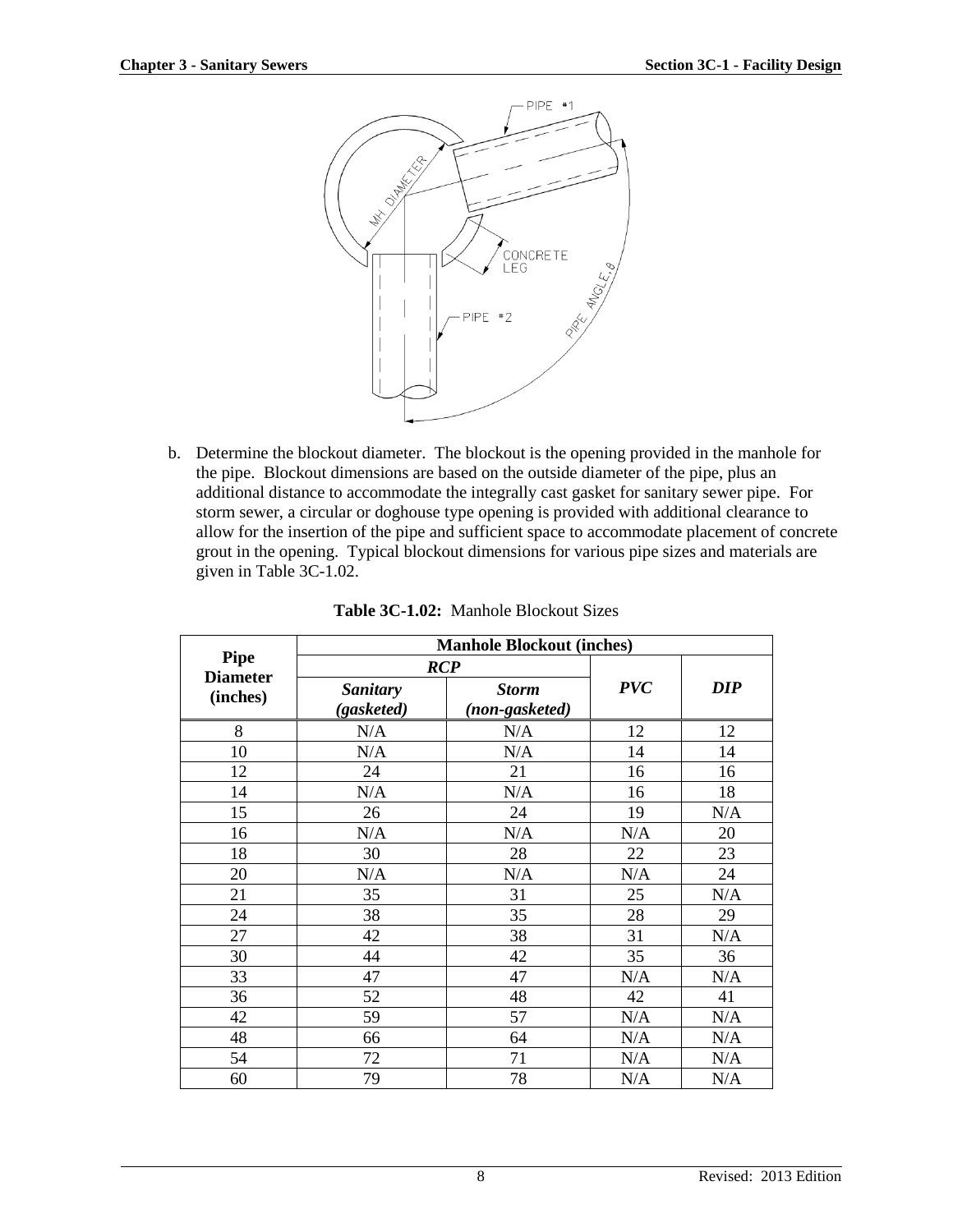c. Determine the diameter of the manhole required to provide the minimum concrete leg dimension. This diameter may be calculated with the following equation:

$$
MH_{d} = \frac{BO_{1} + BO_{2} + 2CL}{\theta \times (\pi /_{180})}
$$

**Equation 3C-1.01**

Where:

 $MH_d = Manhole$  Diameter, inches BO = Blockout Diameter, inches  $CL =$  Minimum Concrete Leg Length, inches (6 inches)  $\theta$  = Angle between pipe centerlines, degrees

- d. Round the minimum manhole diameter calculated, up to the next standard manhole size (48 inches, 60 inches, 72 inches, 84 inches, 96 inches, 108 inches, or 120 inches).
- e. Verify that the manhole diameter calculated is sufficient for the largest pipe diameter (see Table 3C-1.03).

| <b>Pipe Diameter</b> | <b>Minimum Manhole Diameter Required for Pipe</b><br>(inches) |            |            |  |
|----------------------|---------------------------------------------------------------|------------|------------|--|
| (inches)             | <b>RCP</b>                                                    | <b>PVC</b> | <b>DIP</b> |  |
| 8                    | N/A                                                           | 48         | 48         |  |
| 10                   | N/A                                                           | 48         | 48         |  |
| 12                   | 48                                                            | 48         | 48         |  |
| 14                   | N/A                                                           | N/A        | 48         |  |
| 15                   | 48                                                            | 48         | N/A        |  |
| 16                   | N/A                                                           | N/A        | 48         |  |
| 18                   | 48                                                            | 48         | 48         |  |
| 20                   | N/A                                                           | N/A        | 48         |  |
| 21                   | 48                                                            | 48         | N/A        |  |
| 24                   | 48                                                            | 48         | 48         |  |
| 27                   | 60                                                            | 48         | N/A        |  |
| 30                   | 60                                                            | 60         | 60         |  |
| 33                   | 60                                                            | N/A        | N/A        |  |
| 36                   | 60                                                            | 60         | 60         |  |
| 42                   | 72                                                            |            |            |  |
| 48                   | 84                                                            |            |            |  |
| 54                   | 96                                                            |            |            |  |
| 60                   | 96                                                            |            |            |  |

**Table 3C-1.03:** Minimum Manhole Diameter Required for Pipe Size